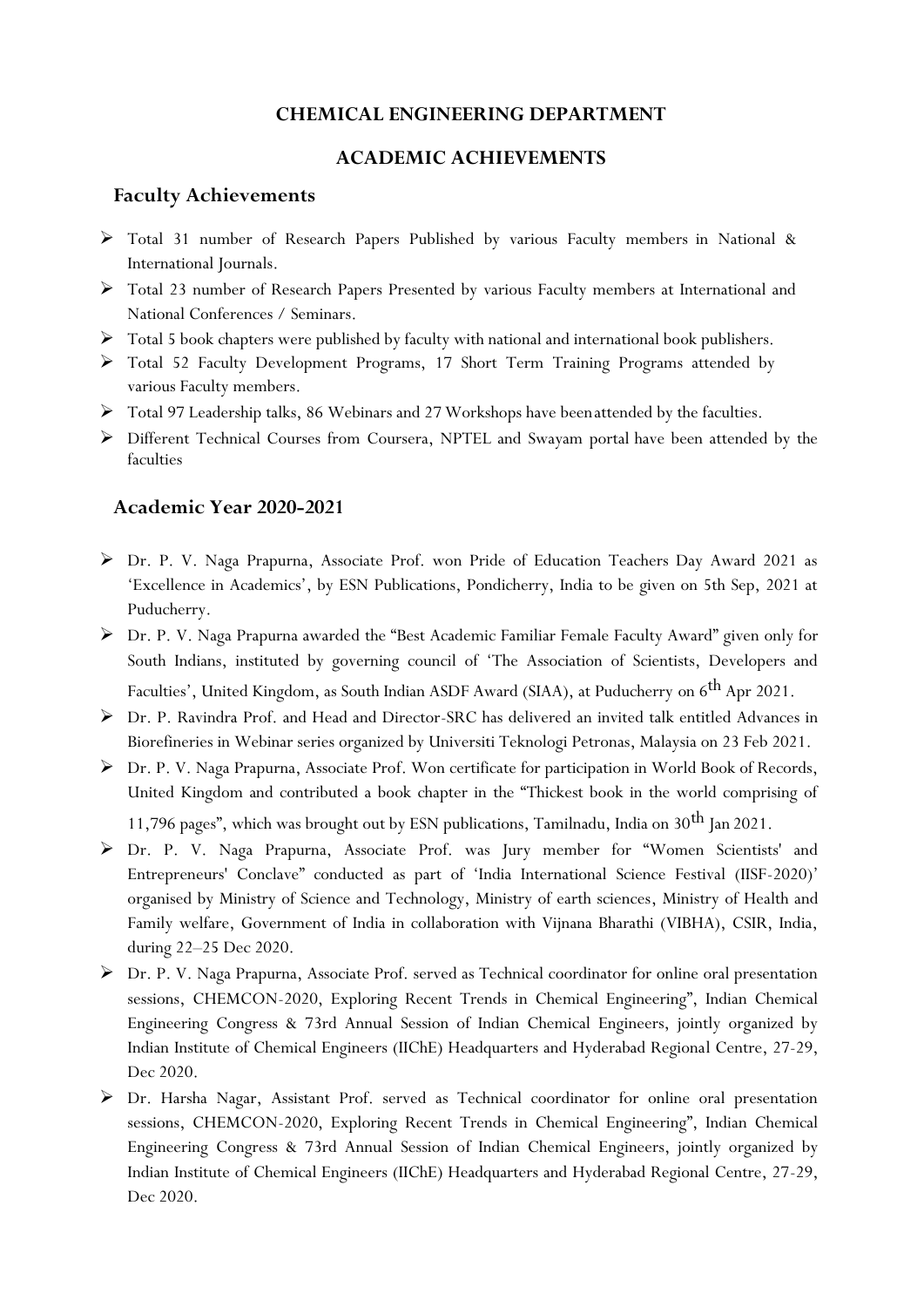- Dr. Harsha Nagar, Assistant Prof. Won "M. P. Chary Memorial Medal" as outstanding chemical engineer for the year 2020 which was given by "Indian Institute of Chemical Engineers, Kolkata at Hyderabad on 27<sup>th</sup> Dec 2020.
- Dr. P. V. Naga Prapurna, was Jury member in "Women Scientists' and Entrepreneurs' Conclave" conducted as part of 'India International Science Festival (IISF-2020)' organised by Ministry of Science and Technology, Ministry of earth sciences, Ministry of Health and Fanily welfare, Government of India in collaboration with Vijnana Bharathi (VIBHA), CSIR, India, during 22 $^{\rm nd}$  - 25 $^{\rm th}$  Dec 2020.

## **Academic Year 2019-2020**

- Dr. P. Madhuri received Best Oral Presentation Award in a Two Day National Workshop cum Seminar at IPPTA-Indian Pulp & Paper Technical Association, 8  $^{\rm th}$ -9  $^{\rm th}$  Nov 2019.
- Mrs Harsha Nagar received Best Paper Presentation Award in Recent Advances in Chemical Engineering (RACE) International Conference organized at OU, Hyderabad, 8<sup>th</sup> -9 <sup>th</sup> Jan 2020

# **Student Achievements**

### **Academic Year 2020-2021**

- > Total 18 Online MOOC and NPTEL Courses completed by students.
- Total 02 Online Internships from IIChE and Prime Skill, Hyderabad have been completed by students.
- Total 05 Professional bodies AICHE membership have been registered by students
- $\triangleright$  Total number of 03 Workshops and 04 Webinars are attended by students.

#### **Prizes won by students**

Events – essay writing, technical quiz, working model – Prizes won

- Mr. Bhushan Goklani, UG student, Sem-VI, won first prize for online Essay Writing competition during Inter college IICHE competitions organized by IICHE-HRC and Dept. of Chemical Engg. Anurag University, Hyderabad on 5th Jun 2021.
- Mr. Bhushan Goklani, Mr. Abhishek Babu and Mr. Krithik won second prize for online Essay Writing competition during Inter college IICHE competitions organized by IICHE-HRC and Dept. of Chemical Engg. Anurag University, Hyderabad on 5th Jun 2021.
- Mr. Abhishek Babu and Ms. Ramya Pogaku won first prize in online technical quiz during Chemspark 2021 organized by Dept. of Chemical Engg., as part of SUDHEE-2021, by CBIT on 3rd -4th Mar 2021.
- $\triangleright$  Mr. P. Tharunesh, Mr. I. Chaitanya Vamsi won second prize in technical quiz during Chemspark 2021 organized by Dept. of Chemical Engg., as part of SUDHEE-2021, by CBIT on 3rd -4th Mar 2021.

#### **Paper / Poster presentations – Prizes won**

 Mr. Bhushan, Mr. Shareef, Mr. Aravind won second prize in online paper presentation during Chemspark-2021, organized by Dept. of Chemical Engg., as part of SUDHEE-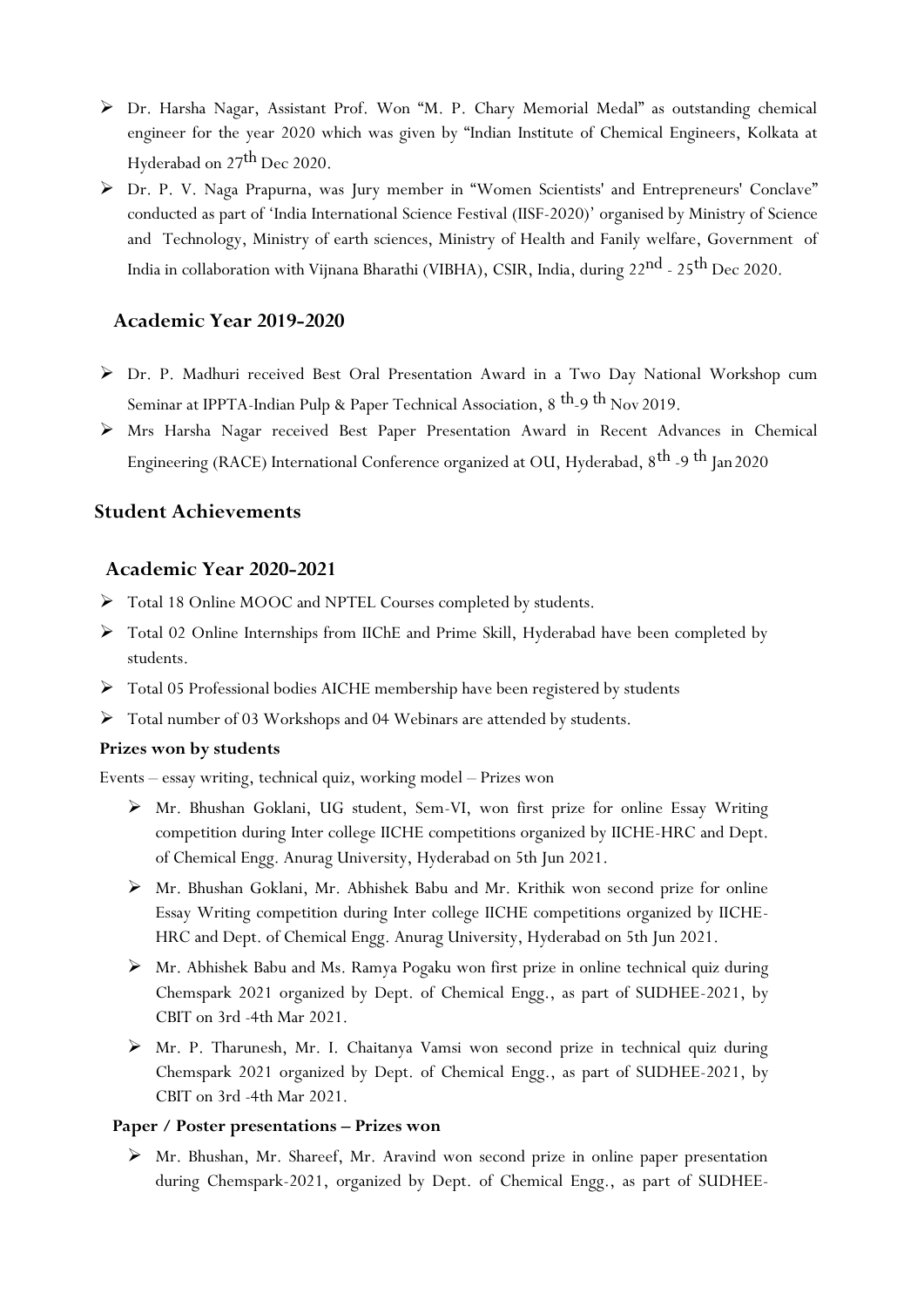2021, by CBIT on 3rd -4th Mar 2021.

- Ms. Poojitha Kandati, Ms. Chandana won second prize in online poster presentation during Chemspark 2021 organized by Dept. of Chemical Engg., as part of SUDHEE-2021, by CBIT on 3rd -4th Mar 2021.
- Mr. Chetan, Harsha Nagar won first prize in online paper presentation during Chemspark 2021, organized by Dept. of Chemical Engg., as part of SUDHEE-2021, by CBIT on 3rd - 4th Mar 2021.

## **Sports – Prizes won**

- Student's team won first prize in Men's Cricket and second prize in Volley ball during Shruti 2021 organized by CBIT on 5th -6th Mar 2021.
- Student's won first prize in Women's Volley ball and second prize in Tennikoit and Caroms during Shruti 2021 organized by CBIT on 5th -6th Mar 2021.

# **Journal Publications by students**

- M Kalyani, P Chinmayi, P Meena, "Statistical Analysis of Oxidative Coupling of Methane in Membrane Reactors", International Journal of Engineering Research and Technology, August 2020, Vol 9, Issue 8, Pages: 228-231
- $\triangleright$  K.Prasad Babu, MD Aminuddin "Extraction of finely dispersed low grade Iron ore by froth flotation", European Journal of Molecular & Clinical Medicine,ISSN 2515-8260,Volume 07, Issue10, Oct 2020
- $\triangleright$  K. Samhitha Reddy, V. Shreya Reddy, Sujitha. J, Madhuri Pydimalla, Characterization of Surface Coating Techniques for Improved Performance, International Journal of Inventive Engineering and Sciences (IJIES) ISSN: 2319- 9598, Volume-5 Issue-9, May 2020.
- 1Madhuri Pydimalla and Keerthana Reddy, "Effect of Pulping, Bleaching and Refining Process on Fibers for Paper Making-A Review", International Journal of Engineering Research & Technology., 9(2), pp. 310-316, December-2020.
- M Kalyani, Ravi Teja Polamuri, Tharunesh Ponukanti, "Valuable Products from Ananas Comosus Waste", International Journal of Science, Engineering and Technology, Vol 9, Issue 3, Pages 1-12, March 2021.
- Madhuri Pydimalla, Rithusha Kamma and Akanksh Mamidala, "A Review on Morphological, Chemical and Structural Properties of Wood and Non-wood Fiber Species", PENSEE Journal., 51(5), pp. 229-239, May 2021.
- Akanksh Mamidala, Rithusha Kamma and Madhuri Pydimalla. "Challenges and opportunities of Bioplastics for Sustainable Development", Journal of Emerging Technologies and Innovative Research., 8(5), pp. 149-157, May 2021.
- M Kalyani, Shalini Suran, P Ramya, "A Critical Review on the Effect of Feed to Inoculum Ratio on Biogas Digestion", International Journal of Research in Science & Technology, Apr-Jun 2021, Vol 11, Issue 2, Pages: 1-15
- M Kalyani, Arani Nandakumar Chandana, Dimple Katikela, "Effect of Process Parameters on Production of Biogas from Food Waste", International Journal of Advance Research, Ideas and Innovations in Technology, May-June 2021, Vol 7, Issue 3, Pages 2040-2043
- Bala Krishna Inguva, Kiranmai Palcham, Manasa Kamidi, Study on Process and Design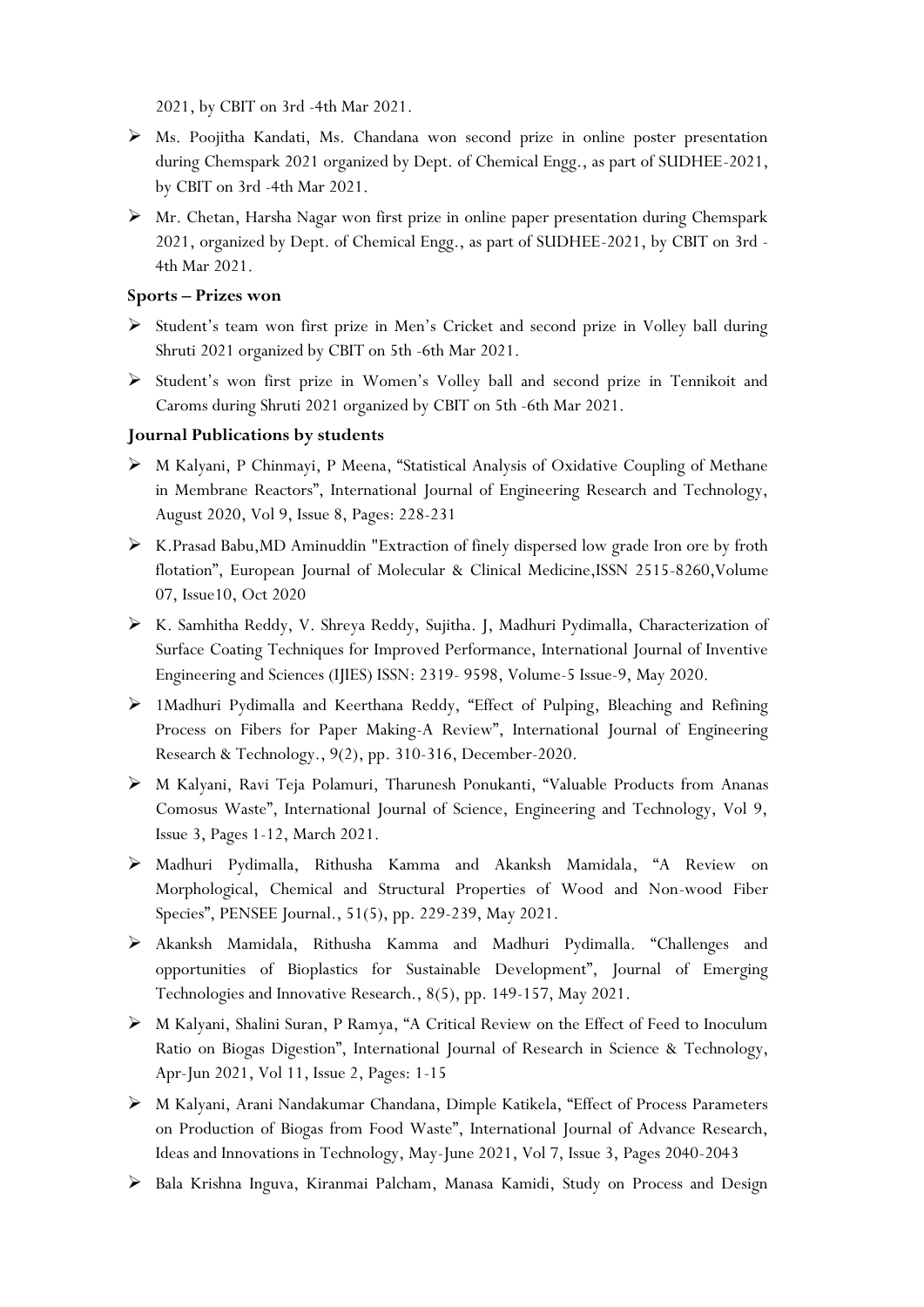Optimization of Biogas through Processing the Food Waste in Anaerobic Digester, IJERT, Volume 10, Issue 6, June – 2021, Pages 138-142

- I.Bala Krishna, Kiranmai Palcham, Study on Feed Composition and Total Solids-Their effects on Biogas Production- a Review, Gradiva Review Journal, Volume 7, Issue 6, Pages 432-437, June 2021.
- I.Bala Krishna, Phanindra Gupta, Hanisha Durishetty, Review on Biological Denitrification of Ground Water using different Carbon sources, Gradiva Review Journal, Volume 7, Issue 6, Pages 485-491, June 2021.
- > Sai Nitheesh Magasani, Harish Reddy, Naga Prapurna P, "In-situ Design for Carbon Capture and Storage in Process Industries" Journal of Engineering, Computing and Architecture, Volume 11, Issue 8, pp 47-51, Aug 2021.

#### **Conference papers presented by students**

- Pojitha Reddy, Keerthana Reddy, Madhuri Pydimalla, "Optimization of Base Catalyzed Transesterification Process for Synthesis of Biodiesel from Jatropha Curcas Oil" CHEMCON, jointly organized by IIChE Headquarters and Hyderabad Regional Centre (27th -29th December 2020).
- Nemmadhi Chethan, Harsha Nagar, Application of Artifical Intillegence In E-Waste Management, International Conference on Exploring Recent Trend in Chemical Engineering, CHEMCON, 27-29 December, 2020.
- Pallavi Pothala, Vijaya Raju K, Naga Prapurna, Membrane Distillation as a promising thermal separation technique for industrial wastewater treatment, International Conference on Green Chemistry and Engineering towards Sustainable Development-An Industrial Perspective, Department of Chemical Engineering, Sardar Vallabhbhai National Institute of Technology (SVNIT), Surat, Gujarat, India, 16-18 June, 2021.
- $\triangleright$  Sai Nitheesh Magasani, Harish Reddy M, Naga Prapurna, An In-situ Design for Carbon Capture and Storage in Process Industries, International Conference on Green Chemistry and Engineering towards Sustainable Development – An Industrial Perspective, Department of Chemical Engineering, Sardar Vallabhbhai National Institute of Technology (SVNIT), Surat, Gujarat, India, 16-18 June, 2021.
- Poojitha Kandati, Neha Mankala, Naga Prapurna, Treatment of Textile Dye Effluent Using Seed Hulls, Dry Leaves and Fruit Peels – A Review, International Conference on Green Chemistry and Engineering towards Sustainable Development – An Industrial Perspective, Department of Chemical Engineering, Sardar Vallabhbhai National Institute of Technology (SVNIT), Surat, Gujarat, India, 16-18 June, 2021.
- Mamidala Akanksh, Rithusha Kamma, Madhuri Pydimalla, "Potential Non-wood Fiber Sources for Paper Making", International Conference on Green Chemistry and Engineering towards Sustainable Development – An Industrial Perspective organized by Department of Chemical Engineering, S. V. National Institute of Technology, Surat during 16 - 18 June, 2021.
- M Kalyani, P Ravi Teja, P Tharunesh,Utilization of Ananas Comosus Waste for Valuable Products, International Conference on Green Chemistry and Engineering towards Sustainable Development-An Industrial Perspective, Department of Chemical Engineering,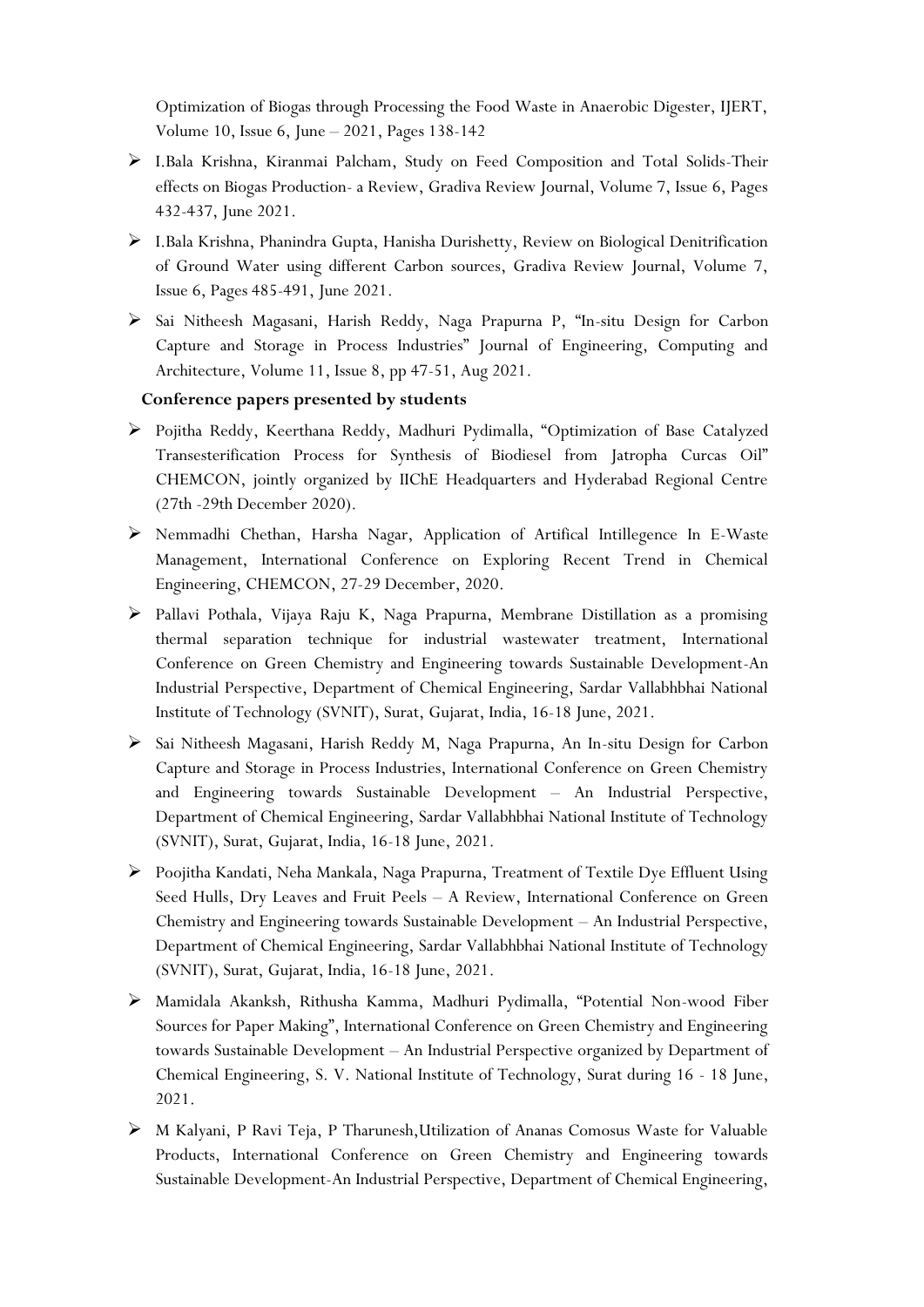Sardar Vallabhbhai National Institute of Technology (SVNIT), Surat, Gujarat, India, 16-18 June, 2021.

- I.Bala Krishna, Hanisha Durishetty, Phanindra Gupta, A review on Biological denitrification of Utilization of nitrate rich ground water using different carbon sources, International Conference on Green Chemistry and Engineering towards Sustainable Development-An Industrial Perspective, Department of Chemical Engineering, Sardar Vallabhbhai National Institute of Technology (SVNIT), Surat, Gujarat, India, 16-18 June, 2021
- Bala Krishna Inguva, Kiranmai Palcham, BIO-GAS THROUGH PROCESSING FOOD WASTE IN ANAEROBIC DIGESTION- A REVIEW, Second international Conference on Advances in Science Hub (ICASH) organized by RSPCH, Coimbatore, India, 26-27 June 2021
- Bala Krishna Inguva, C V Varshit, Linear Scale up Studies in Pharmaceutical Products Development, First International Conference on Social Work, Science & Technology – 2021, SDNBVC, Chennai in association with Global Conference Hub, Coimbatore, India, 29-30 July2021

# **Academic Year 2019-2020**

### **Prizes won by students**

Events – essay writing, technical quiz, working model – Prizes won

- P. Chinmayi, Ch. Keerthana Reddy, P. Meena, T. Sai Prafulla, M. Srilekha, S. Kishore Kumar and B. Sreedhar Rao received first prize in Best Working Model on the topic entitled "Heat Transfer Studies in a Corrugated Plate Heat Exchanger using Ethylene Glycol as Test Fluid" during Research Day organized in CBIT  $(A)$  on 23<sup>rd</sup> Aug 2019.
- G. Lokesh, Chaitanya Vamshi, Tharunesh, Dr. B.Ganesh received second prize for Best Working Model on the topic entitled "Fuel Oil from Plastic Waste" during Research Day organized in CBIT (A) on 23rdAug 2019.

### **Paper / Poster presentations – Prizes won**

- V. Chaitanya, M. Nagaraju, B. Solmon Raju, K. Sri Hari, P. Madhuri received Best Poster Award on the topic entitled "Production of Cellulose Nanocrystals (CNCs)" during Research Day organized in CBIT (A) on 23rd Aug 2019.
- $\triangleright$  Nikhila Lingala received Best Oral Presentation Award on the topic entitled "Biomass" Conversion into Energy and fuels" during Research Day organized in CBIT (A) on 23rd Aug 2019.

### **Sports – Prizes won**

- Students won second prizes in Men Kabbadi and Men Volleyball in Shruti 2019 organized by CBIT on 14th - 16th Feb 2019.
- $\triangleright$  B. Amith and K. R. Arvind won first prize in Men Table Tennis in Shruti 2019 organized by CBIT on 14th - 16th Feb 2019.

### **Journal Publications by students**

Anjani Mamidala, Akanksh Mamidala, P.V. Naga Prapurna, Transparent Solar Cells as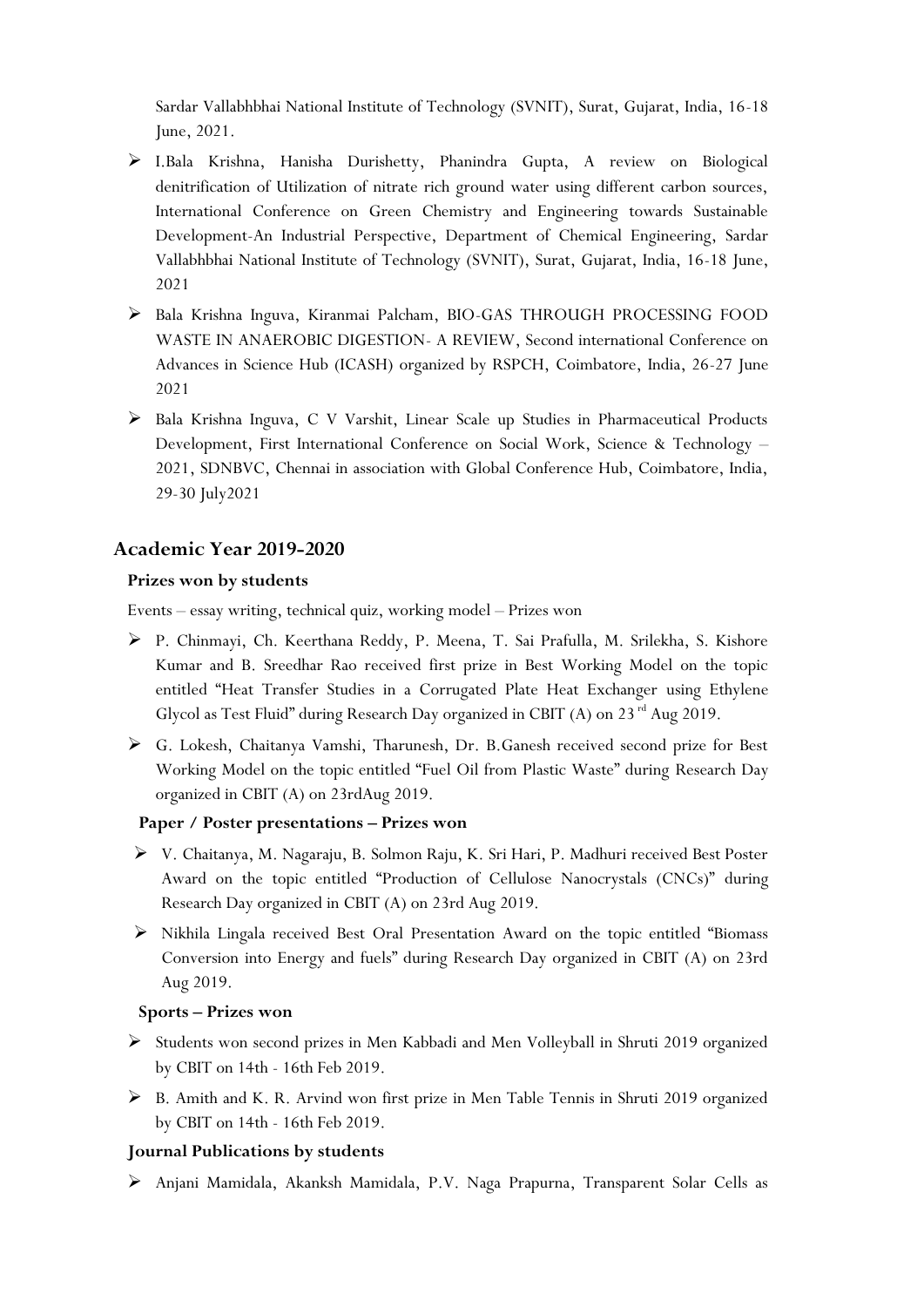Economic and Effective Alternative in the Field of Excitonics, International Journal of Recent Technology and Engineering, Volume 7, Issue 5S3, pp 115-119, Feb 2019.

- Anjani Mamidala, Akanksh Mamidala, Dr. P. V. Naga Prapurna, Effects and adaptability due to climate change in developing countries, International Journal of Innovations in Engineering and Technology, IJIET, Volume 14, Issue 4, pp 01-10, Nov 2019
- Aarti Tallam, Sai Rohith Bairy, Raju Kalakuntala, Naga Prapurna P.V and Srinath Suranani, Kinetic Modeling of Citrullus Lanatus (Watermelon) Peel Using Thermo Gravimetric Analysis, Chemical Product and Process Modeling (CPPM), De Gruyter, Volume 15, Issue 2, pp 1-8, Jan 2020.
- M. Srilekha, T. Sai Prafulla, P. Chinmayi, Dr B Sreedhara Rao, Dr. S. Kishore Kumar on "Heat Transfer Enhancement of Ethylene Glycol using Corrugated Plate Heat Exchanger" International Journal of Innovative Technology and Exploring Engineering (IJITEE), Volume-9 Issue-4, Feb 2020.
- Pojitha Reddy, Keerthana Reddy, Hanusha Durisety, Madhuri Pydimalla, Optimization of Base Catalysts for Biodiesel Production from Jatropha curcas oil, International Journal of Innovative Science and Modern Engineering (IJISME), ISSN: 2319-6386, Volume-6 Issue-7, May, 2020.
- Hanusha Durisety, Kiranmai Palcham, K. Prasad Babu, The Concrete Incorporated with Zeolite for Reducing Atmospheric Carbon Dioxide, International Journal of Innovative Science and Modern Engineering (IJISME), ISSN: 2319-6386, Volume-6 Issue-7, May, 2020.

### **Conference papers presented by students**

- $\triangleright$  Aarti T, Rohith, Naga Prapurna, Srinath S, Kinetic studies Citrullus lanatus (watermelon) peel using thermo gravimetric analysis, 2nd International conference on New Frontiers in Chemical, energy and Environmental Engineering (INCEEE), organised by Department of chemical engineering, NIT Warangal, Telangana, 15-16 February, 2019.
- Anjani M, Akanksh M, Ashrith S T, Srinath S, P. V. Naga Prapurna, Vulnerability and adaptation to climate changes in developing countries of Africa and Asia, International conference on Engineering and Advancement in Technology (ICEAT), organised by Lord's Institute of Engg and Technology, Hyderabad 9-10 April, 2019.
- $\triangleright$  Anjani M, Akanksh M, Divyasai, Naga Prapurna, Transparent solar cells as economic and effective alternative in the field of excitonics, International conference on recent engineering and technology (ICRET-2019), organised at New Horizon College of Engg., Bangalore, India, on 5 May, 2019.
- D. Sushmitha, Anjani M, Akanksh M, P.V. Naga Prapurna, Srinath S (2019), Formulation of benzotriazole loaded electrospun cellulose halloysite nano fibers and its controlled release rate studies for corrosion inhibition of mild steel, International conference on recent advances in nanoscience and nanotechnology (NANOTECH), organised by Larix International, Singapore, 20-21 June, 2019.
- Mamidala Anjani, Mamidala Akanksh, Thatipalli Aashrith, Pentapati Naga Prapurna, Geothermal energy- an imperishable source of energy in all aspects of life, 12th European congress of Chemical Engineering, ECCE12, P/424, organised by AIDIC, Florence, Italy,